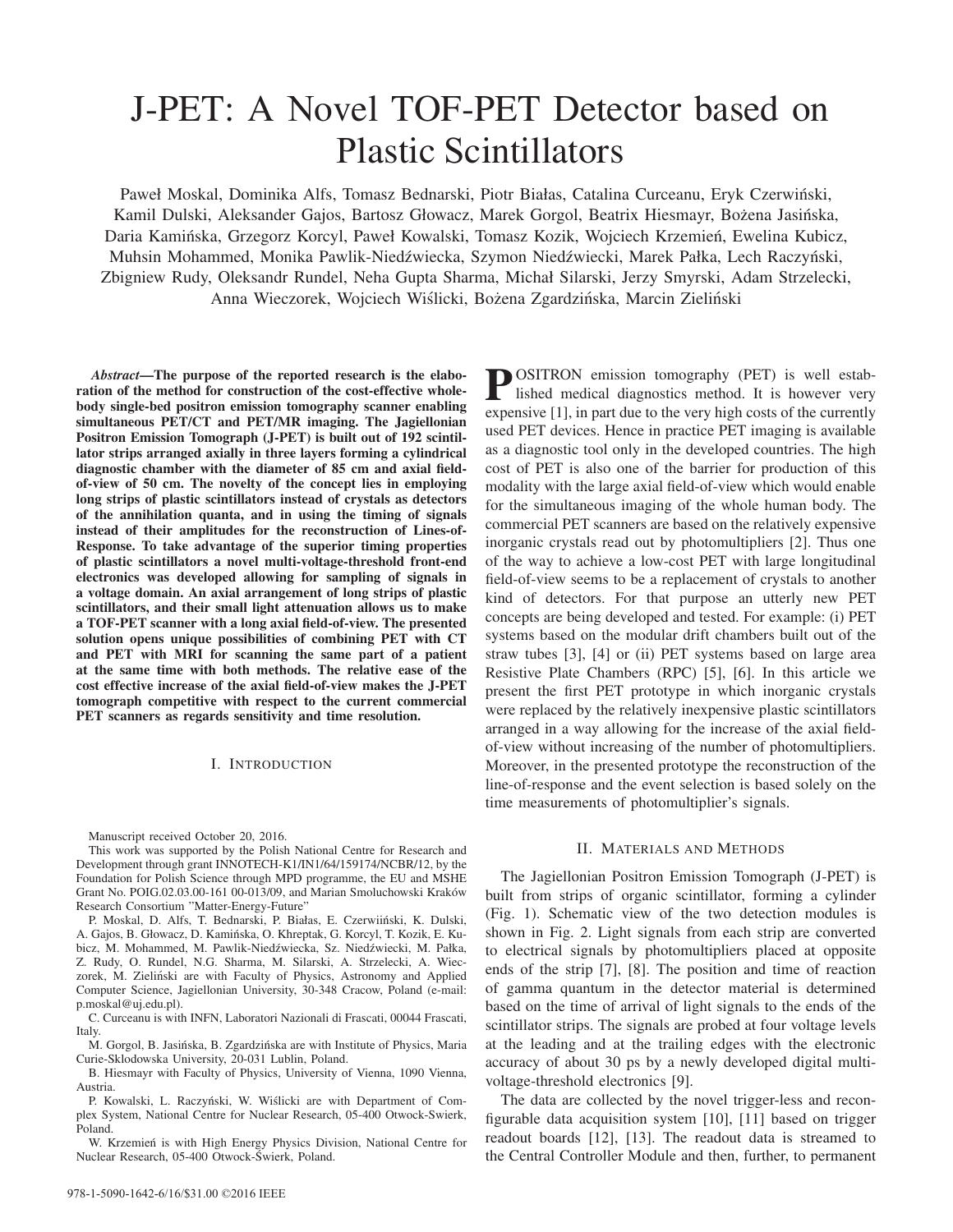

Fig. 1. Photo of the J-PET tomograph with few members of the J-PET group. The active inner part of the detector possesses a cylindrical shape with the length of 50 cm and diameter of 85 cm. The J-PET tomography scanner is made of three layers of plastic scintillators strips (black) and vacuum tube photomultipliers (gray). Figure and caption are adapted from [24].



Fig. 2. Schematic view of the two detection modules [19]. A single detection module consists of a scintillator strip read out by two photomultipliers labeled PM. Red dot indicates a place of e+e- annihilation. In the first approximation the hit distance from the center of the scintillator  $(\Delta L)$  is determined based on time difference measured at both ends of the scintillator strip. The position  $(\Delta x \equiv \text{LOR})$  along the line-of-response is determined from time difference measured between two modules. In practice more advanced method of hittime and hit-position were developed which take advantage of the variation of the signal shape as a function of the hit-position [17], [18], [19]. Figure and caption are adapted from [24].

storage [11]. For the data processing and simulations, a dedicated software framework was developed [14], [15], [16]. The hit-position and hit-time are reconstructed using the dedicated methods based on the compressing sensing theory [17], [18] and the library of synchronized model signals [19], [20], [23]. Events corresponding to the scattering of gamma quanta in the patient or in the detector are suppressed based on (i) the correlation between distance between detection modules and the time-of-flight value [21], [22] and on the (ii) time-overthreshold (TOT) measurement, where TOT denotes a width of the photomultiplier's signal corresponding to the time interval between the leading and trailing edge at a given voltage level. Finally for the image reconstruction novel algorithms are developed and adopted for fast iterations on the graphics processing units (GPU) [25].

In order to compare the performance of the J-PET with the presently available LSO based TOF-PET devices we introduced [27] a figure-of-merit (FOM) which is directly

proportional to the geometrical acceptance of the tomograph and to the square of detection and selection efficiencies of image forming events. Morover we assume that FOM is inversely proportional to the coincidence resolving time and the number of steps needed to scan the whole body. Fig. 3 indicates that in order to compensate for the lower efficiency of plastic scintillators and thus to obtain figure-of-merit of the J-PET comparable to the LSO crystal based scanners (with axial field-of-view equal to  $AFOV = 20$  cm) it is required to use either two detection layers or to increase the J-PET AFOV to about 50 cm. Certainly the FOM of the LSO based PET would also grow approximately as square of AFOV but at the same time the cost of such PET detector would increase almost linearly proportional to AFOV, whereas the cost of the J-PET does not increase significantly. It is also worth mentioning



Fig. 3. Ratio of the figure of merits (FOM) for the whole body imaging with J-PET and crystal based PET detectors as a function of the J-PET axial field-of-view. For the comparison the properties of the best presently used crystals (LSO) were used. The shown ratio is defined as  $R = FOM(J-$ PET) / FOM(LSO). Horizontal axis of the figure refers to the length of the J-PET detector (length  $\equiv$  axial field-of-view). The length of the LSO scanner was fixed to 20 cm, and the diameter of the scanners was fixed to 80 cm. Full dots indicate result determined for a single J-PET layer, and open squares indicate results for J-PET with two layers. The presented result was obtained under the assumptions that coincident resolving time (CRT) of the LSO based detectors is equal to 0.4 ns and that CRT values of the J-PET are as estimated in reference [27].

that the J-PET detector is built from non-magnetic and low-Z material strips. Therefore it enables combining J-PET with CT and J-PET with MR, so that the same part of the body can be scanned simultaneously with both methods [36], [37], [38], [39].

## III. CONCLUSIONS

A construction of the full scale J-PET prototype was completed. The system is based on long strips of plastic scintillators which are characterized by better timing properties than the inorganic scintillator crystals used in the state of the art PET scanners [26], [28], [29], [30]. The J-PET with the 50 cm field-of-view possesses time resolution comparable to